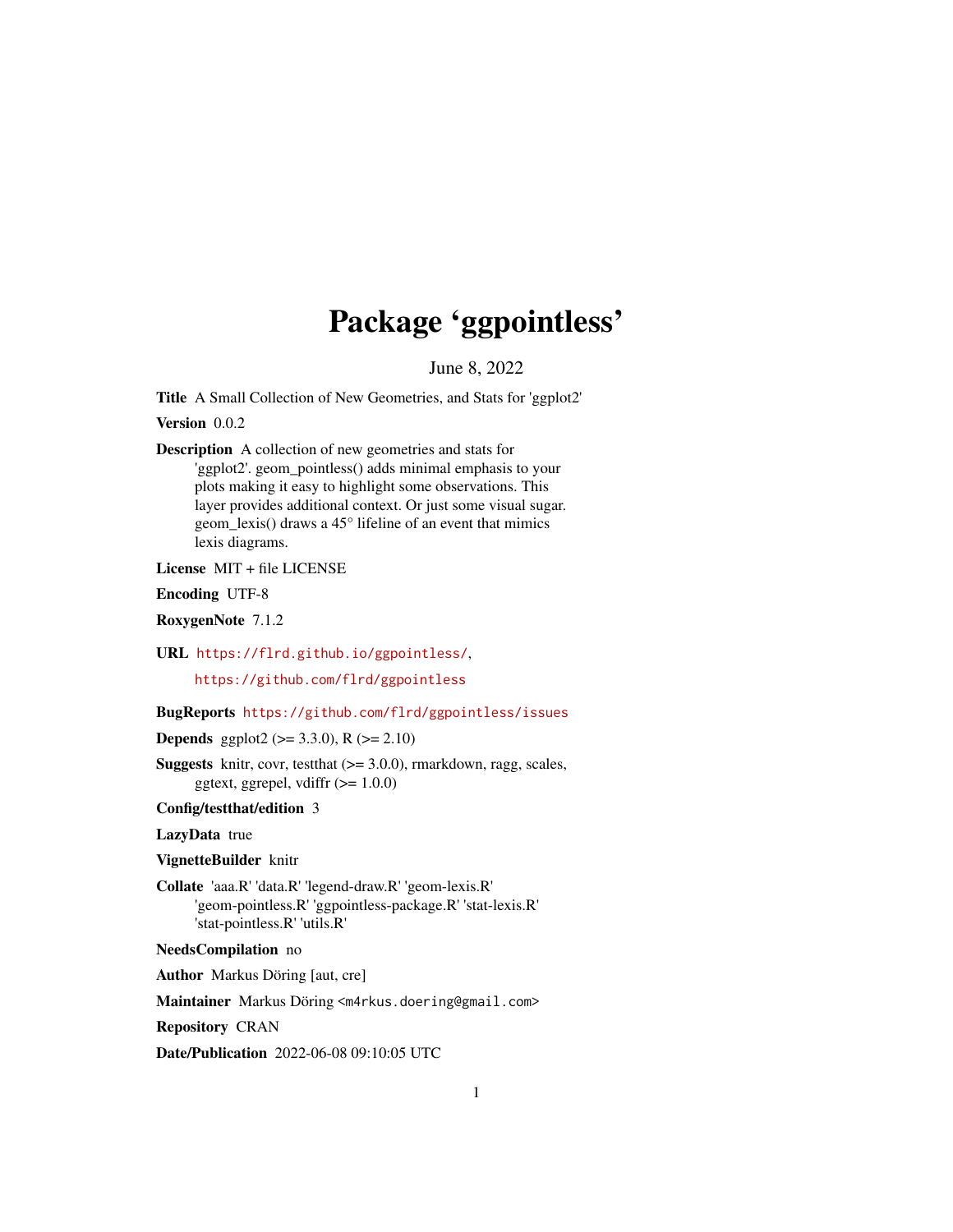### <span id="page-1-0"></span>R topics documented:

| Index |  |  |  |  |  |  |  |  |  |  |  |  |  |  |  |  |  |  |
|-------|--|--|--|--|--|--|--|--|--|--|--|--|--|--|--|--|--|--|
|       |  |  |  |  |  |  |  |  |  |  |  |  |  |  |  |  |  |  |
|       |  |  |  |  |  |  |  |  |  |  |  |  |  |  |  |  |  |  |
|       |  |  |  |  |  |  |  |  |  |  |  |  |  |  |  |  |  |  |
|       |  |  |  |  |  |  |  |  |  |  |  |  |  |  |  |  |  |  |
|       |  |  |  |  |  |  |  |  |  |  |  |  |  |  |  |  |  |  |

co2\_ml *Monthly CO2 records taken at Mauna Loa, since March 1958*

#### Description

Atmospheric Carbon Dioxide Dry Air Mole Fractions from the NOAA GML Carbon Cycle Cooperative Global Air Sampling Network. Monthly time series constructed from daily mean values, from March 1958 to January 2022.

#### Usage

co2\_ml

#### Format

A data frame with 766 rows and 5 variables

date date of measurement

year year of measurement

month month of measurement

co2\_ppm CO2 concentration, in parts per million

decade decade of the measurement

#### Source

Dr. Pieter Tans, NOAA/GML (gml.noaa.gov/ccgg/trends/) and Dr. Ralph Keeling, Scripps Institution of Oceanography (scrippsco2.ucsd.edu/).

<https://gml.noaa.gov/ccgg/trends/data.html>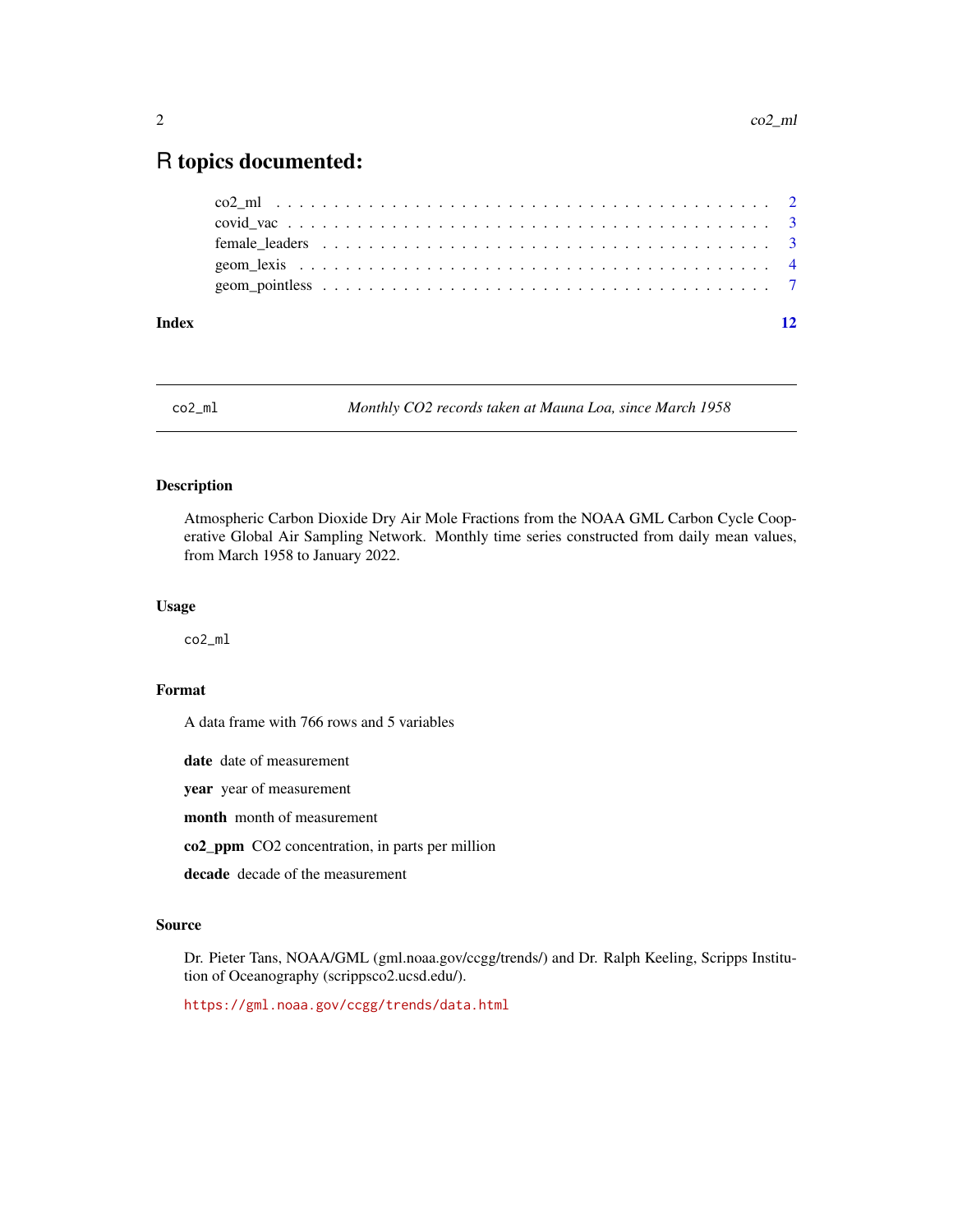<span id="page-2-0"></span>

#### Description

Data on overall weekly rates of COVID-19 cases and deaths among fully vaccinated and unvaccinated people aged 12 years and older, according to COVID-19 positive specimen collection date. Data covers the periods from April 4, to December 25, 2021.

#### Usage

covid\_vac

#### Format

A data frame with 146 rows and 4 variables

date Week of data collection

incidence COVID-19 cases and deaths, standardized by age

status vaccination status

outcome COVID-19 cases and deaths

#### Source

Centers for Disease Control and Prevention, Rates of COVID-19 Cases and Deaths by Vaccination Status

<https://covid.cdc.gov/covid-data-tracker/#rates-by-vaccine-status>

female\_leaders *Female leaders of independent states.*

#### Description

Data from Wikipedia on women who have been elected or appointed head of state or government of their respective countries since the interwar period (1918–1939).

#### Usage

female\_leaders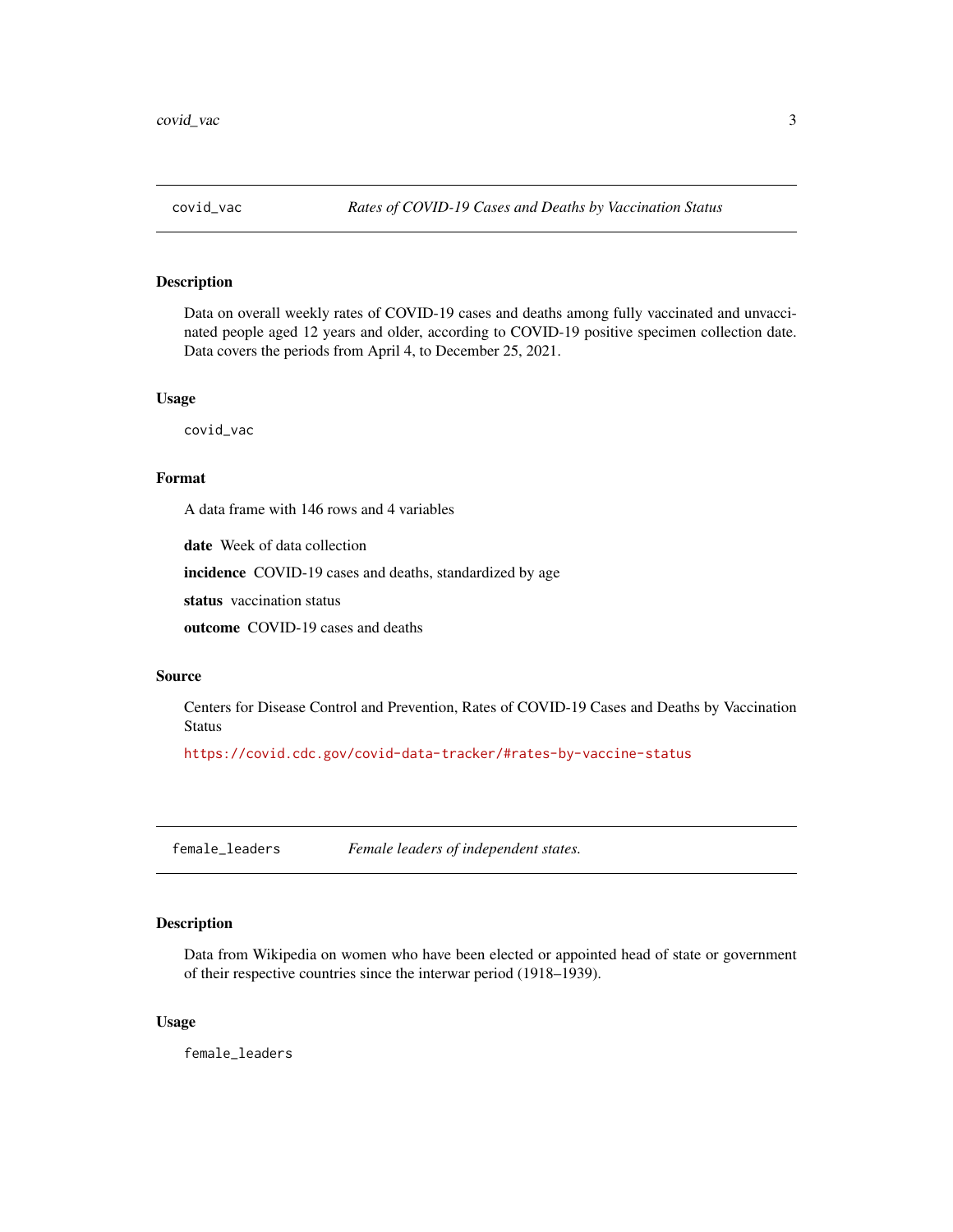<span id="page-3-0"></span>4 geom\_lexis

#### Format

A data frame with 131 rows and 5 variables

name Person startdate Start of tenure enddate End of tenure country Country power Executive or non-executive

#### Details

This list includes women who were appointed by a governing committee or parliament where heads of state or government are not directly elected by citizens. The list does not include women chosen by a hereditary monarch.

#### Source

wikipedia.org

```
https://en.wikipedia.org/w/index.php?title=List_of_elected_and_appointed_female_
heads_of_state_and_government&oldid=1078024588
```
geom\_lexis *Lexis charts*

#### Description

This geom can be used to plot 45° lifelines for a cohort. Lexis diagrams are used by demographers for more than a century and they are named after Wilhelm Lexis. They are a combination of a segment, starting at 0 with a dot at the end.

#### Usage

```
geom_lexis(
 mapping = NULL,
  data = NULL,
  ...,
  point_show = TRUE,
  point_colour = NULL,
  point_size = NULL,
  gap_filler = TRUE,
  lineend = "round",
  linejoin = "round",
  na.rm = FALSE,show. legend = NA,
  inherit.aes = TRUE
)
```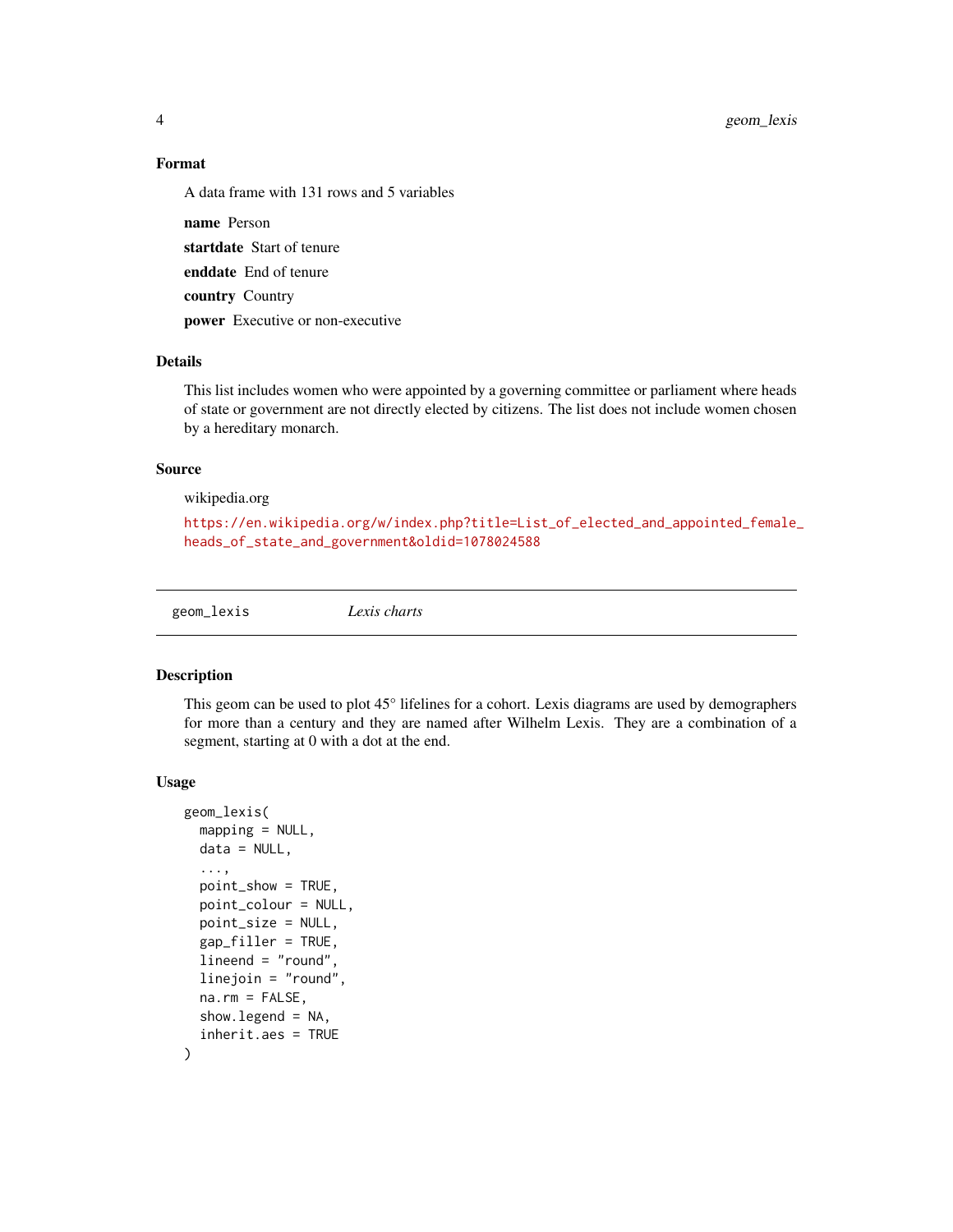#### <span id="page-4-0"></span>Arguments

| mapping      | Set of aesthetic mappings created by aes() or aes_(). If specified and inherit.aes<br>= TRUE (the default), it is combined with the default mapping at the top level of<br>the plot. You must supply mapping if there is no plot mapping.              |
|--------------|--------------------------------------------------------------------------------------------------------------------------------------------------------------------------------------------------------------------------------------------------------|
| data         | The data to be displayed in this layer. There are three options:<br>If NULL, the default, the data is inherited from the plot data as specified in the                                                                                                 |
|              | call to ggplot().                                                                                                                                                                                                                                      |
|              | A data. frame, or other object, will override the plot data. All objects will be<br>fortified to produce a data frame. See fortify() for which variables will be<br>created.                                                                           |
|              | A function will be called with a single argument, the plot data. The return<br>value must be a data. frame, and will be used as the layer data. A function<br>can be created from a formula (e.g. $\sim$ head(.x, 10)).                                |
| .            | Other arguments passed on to layer (). These are often aesthetics, used to set<br>an aesthetic to a fixed value, like colour = "red" or size = 3. They may also<br>be parameters to the paired geom/stat.                                              |
| point_show   | logical. Should a point be shown at the end of each segment? TRUE by default                                                                                                                                                                           |
| point_colour | color of a point                                                                                                                                                                                                                                       |
| point_size   | the size of a point                                                                                                                                                                                                                                    |
| gap_filler   | logical. Should gaps be filled? TRUE by default                                                                                                                                                                                                        |
| lineend      | line end style (round, butt, square)                                                                                                                                                                                                                   |
| linejoin     | line join style (round, mitre, bevel)                                                                                                                                                                                                                  |
| na.rm        | If FALSE, the default, missing values are removed with a warning. If TRUE,<br>missing values are silently removed.                                                                                                                                     |
| show.legend  | logical. Should this layer be included in the legends? NA, the default, includes if<br>any aesthetics are mapped. FALSE never includes, and TRUE always includes. It<br>can also be a named logical vector to finely select the aesthetics to display. |
| inherit.aes  | If FALSE, overrides the default aesthetics, rather than combining with them.<br>This is most useful for helper functions that define both data and aesthetics and<br>shouldn't inherit behaviour from the default plot specification, e.g. borders().  |

#### Details

This geom draws 45° lines from the start to the end of a 'lifetime'. Besides y and yend coordinates this geom creates one additional variable called type in the layer data. You might want to map to an aesthetic with [ggplot2::after\\_stat\(\)](#page-0-0), see Examples section and vignette("ggpointless") for more details.

Rows in your data with either missing x or xend values will be removed (your segments must start and end somewhere).

#### Aesthetics

geom\_pointless() understands the following aesthetics (required aesthetics are in bold):

• x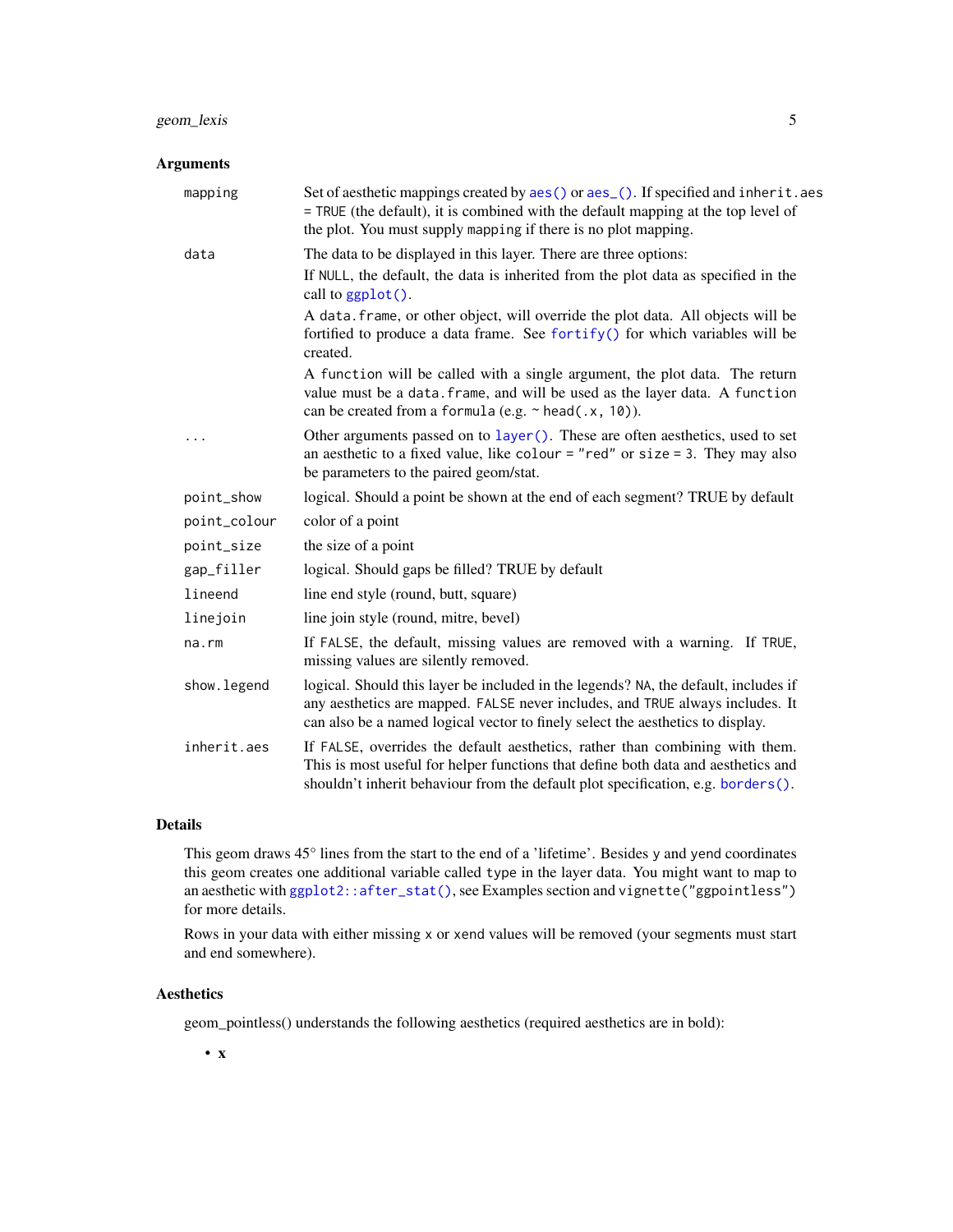- xend
- alpha
- color
- fill
- group
- shape
- size
- linetype
- stroke

#### Examples

```
df1 <- data.frame(
  key = c("A", "B", "B", "C", "D", "E"),
  start = c(0, 1, 6, 5, 6, 9),end = c(5, 4, 10, 9, 8, 11)\mathcal{L}p \leftarrow \text{ggplot}(df1, \text{aes}(x = start, \text{xend} = end, \text{color} = key))p +
  geom_lexis()
p +
  geom_lexis(gap_filler = FALSE)
p +geom_lexis(aes(linetype = after_stat(type)),
    point_show = FALSE
  )
# change point appearance
p + geom_lexis(
  point_colour = "black",
  point_size = 3,
  shape = 21,
  fill = "white",
  stroke = 1
)
# missing values will be removed
df2 <- data.frame(
  key = c("A", "B", "B", "C", "D"),
  start = c(0, 1, 7, 5, 6),
  end = c(5, 4, 13, 9, NA)\lambdaggplot(df2, aes(x = start, xend = end, color = key)) +geom_lexis()
# Ideally, `x` values should be increasing, unlike
# in the next example
df3 <- data.frame(x = Sys.Date() - 0:2, xend = Sys.Date() + 1:3)
ggplot(df3, aes(x = x, xend = xend)) +
```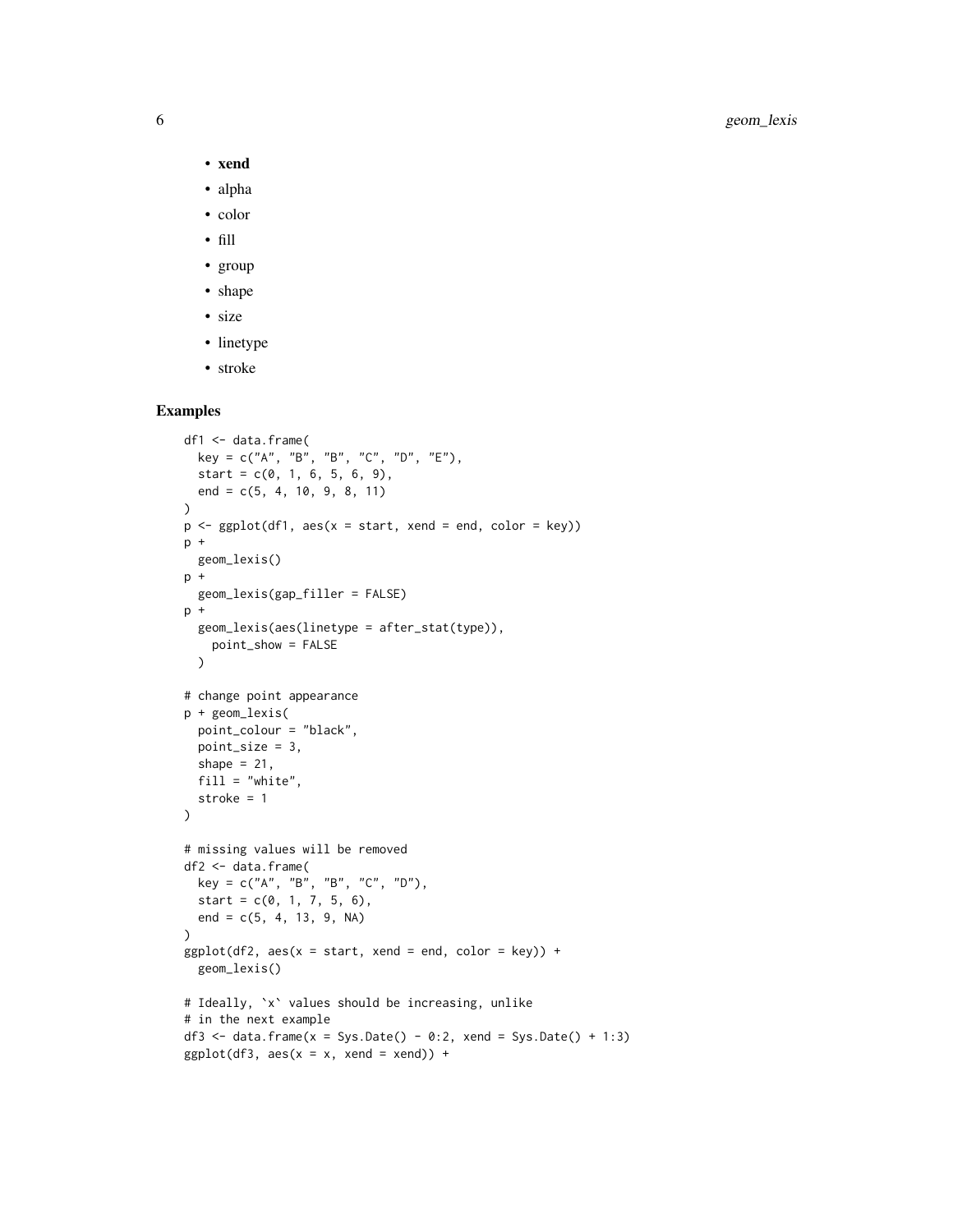#### <span id="page-6-0"></span>geom\_pointless 7

```
geom_lexis()
# If `x` is of class Date, `xend` can't be of class `POSIXt` or
# `POSIXct`. The error is thrown by the `scales::date_trans` function.
## Not run:
ggplot(
  data.frame(x = Sys.Date(), xend = Sys.time()),
  aes(x = x, xend = xend)) +geom_lexis()
## End(Not run)
```
geom\_pointless *Emphasize some observations with points*

#### Description

This is a wrapper around geom\_point() with the one additional argument: location. It allows to emphasize some observations, namely the first, the last, the minima and/or maxima, see examples. This geom is not particularly useful on its own, hence its name, but hopefully in conjunction with geom\_line() and friends.

#### Usage

```
geom_pointless(
 mapping = NULL,data = NULL,stat = "pointless",
 position = "identity",
  ...,
 location = "last",
 na.rm = FALSE,orientation = NA,
  show.legend = NA,
  inherit.aes = TRUE
)
stat_pointless(
 mapping = NULL,
 data = NULL,geom = "point",
 position = "identity",
  ...,
  location = "last",
  na.rm = FALSE,orientation = NA,
```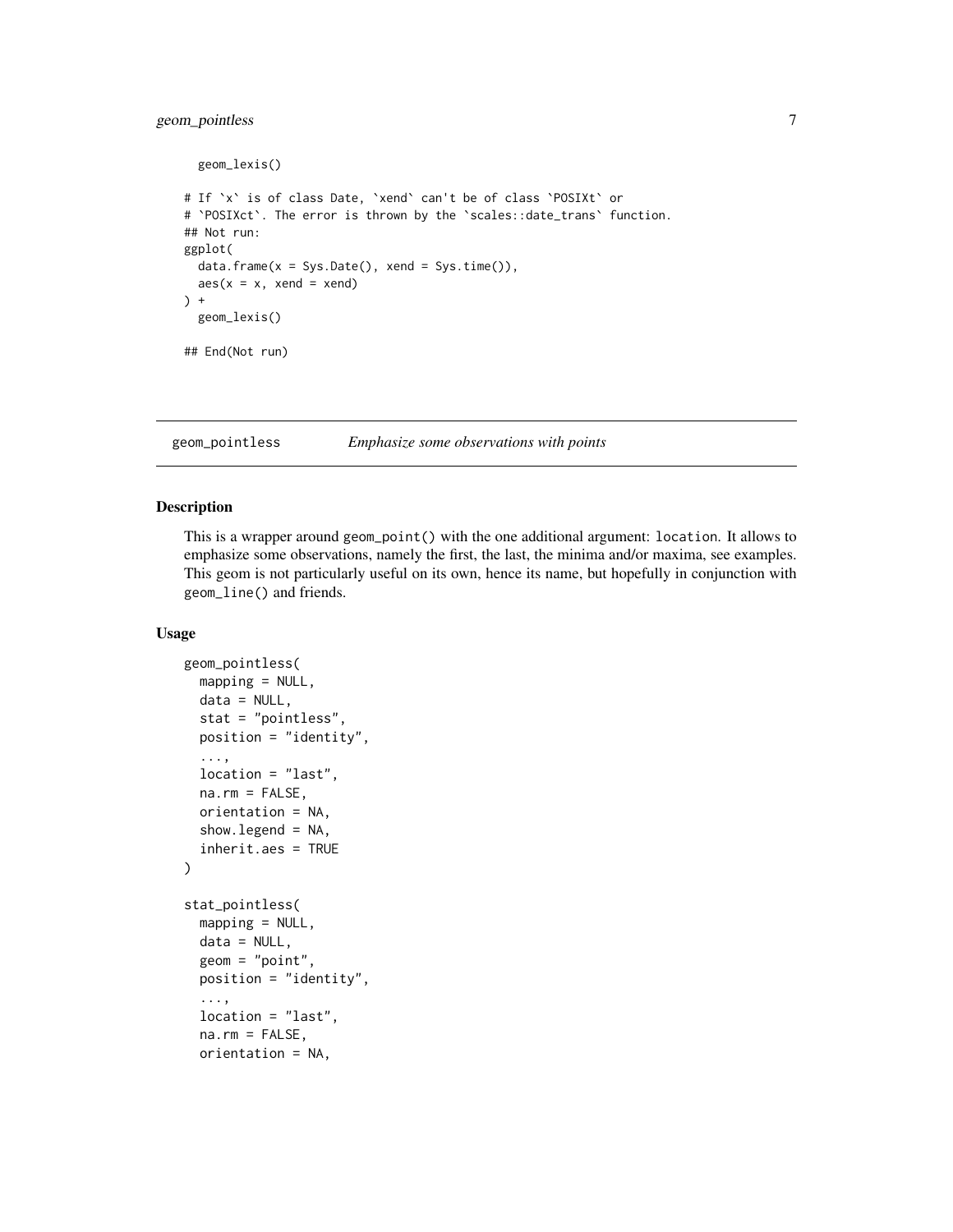```
show.legend = NA,
  inherit.aes = TRUE
\mathcal{L}
```
#### Arguments

| mapping     | Set of aesthetic mappings created by aes() or aes_(). If specified and inherit.aes<br>= TRUE (the default), it is combined with the default mapping at the top level of<br>the plot. You must supply mapping if there is no plot mapping.                                               |
|-------------|-----------------------------------------------------------------------------------------------------------------------------------------------------------------------------------------------------------------------------------------------------------------------------------------|
| data        | The data to be displayed in this layer. There are three options:                                                                                                                                                                                                                        |
|             | If NULL, the default, the data is inherited from the plot data as specified in the<br>call to ggplot().                                                                                                                                                                                 |
|             | A data. frame, or other object, will override the plot data. All objects will be<br>fortified to produce a data frame. See fortify() for which variables will be<br>created.                                                                                                            |
|             | A function will be called with a single argument, the plot data. The return<br>value must be a data. frame, and will be used as the layer data. A function<br>can be created from a formula (e.g. $\sim$ head(.x, 10)).                                                                 |
| position    | Position adjustment, either as a string, or the result of a call to a position adjust-<br>ment function.                                                                                                                                                                                |
| .           | Other arguments passed on to layer (). These are often aesthetics, used to set<br>an aesthetic to a fixed value, like colour = "red" or size = 3. They may also<br>be parameters to the paired geom/stat.                                                                               |
| location    | A character vector specifying which observations to highlight, default is "last".                                                                                                                                                                                                       |
| $na$ . $rm$ | If FALSE, the default, missing values are removed with a warning. If TRUE,<br>missing values are silently removed.                                                                                                                                                                      |
| orientation | The orientation of the layer. The default (NA) automatically determines the ori-<br>entation from the aesthetic mapping. In the rare event that this fails it can be<br>given explicitly by setting orientation to either "x" or "y". See the Orienta-<br>tion section for more detail. |
| show.legend | logical. Should this layer be included in the legends? NA, the default, includes if<br>any aesthetics are mapped. FALSE never includes, and TRUE always includes. It<br>can also be a named logical vector to finely select the aesthetics to display.                                  |
| inherit.aes | If FALSE, overrides the default aesthetics, rather than combining with them.<br>This is most useful for helper functions that define both data and aesthetics and<br>shouldn't inherit behaviour from the default plot specification, e.g. borders().                                   |
| geom, stat  | Overwrite the default connection between geom_pointless() and stat_pointless().                                                                                                                                                                                                         |

#### Details

The argument location allows you to control which observations to highlight. If location is "last", the default, a single point is plotted by default at the last non-missing observation. The locations are determined in the order in which they appear in the data – like geom\_path() does compared to geom\_line(). See the vignette("ggpointless") for more details.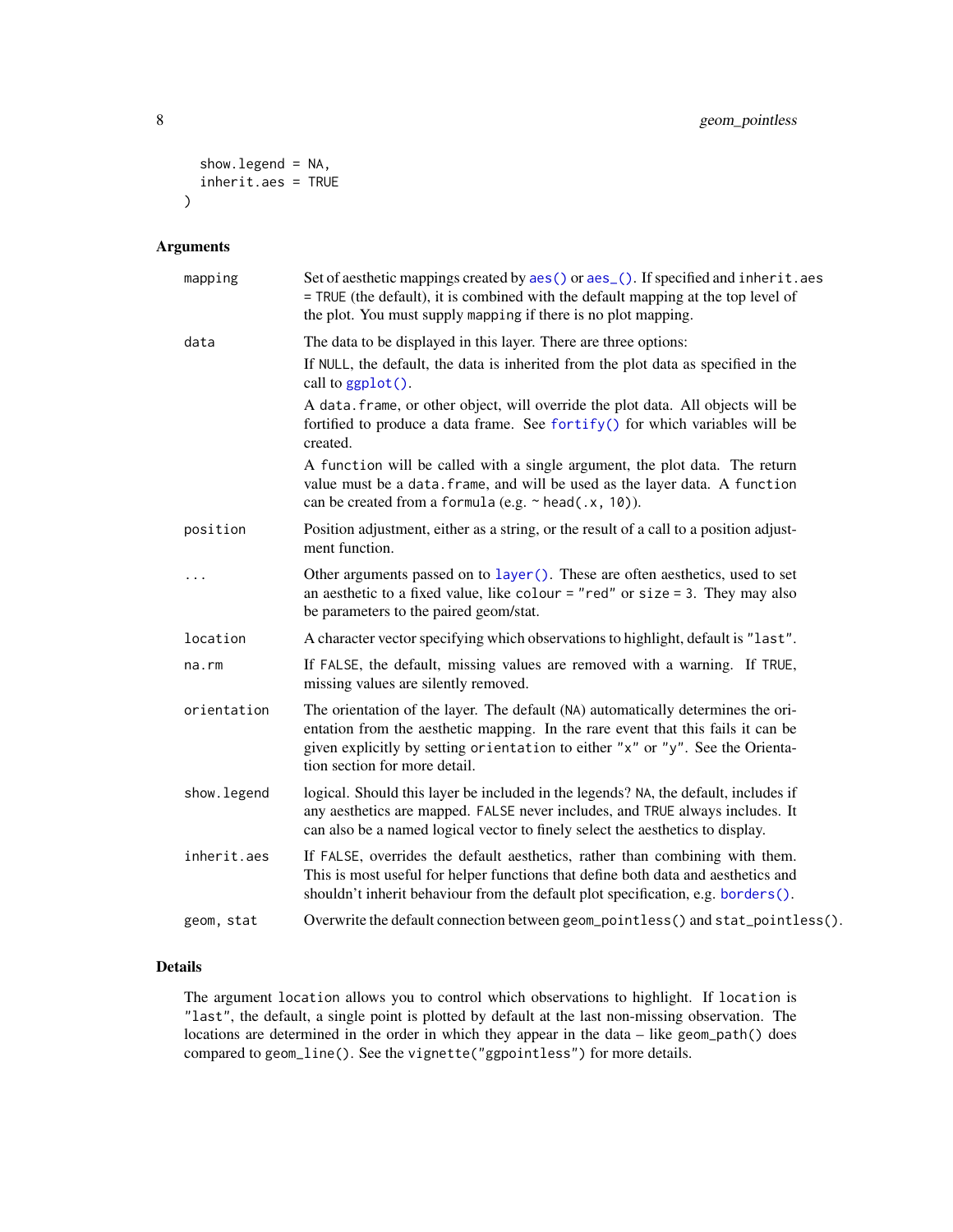#### **Overplotting**

Points may be plotted on top of one another. If location is set to "all", then the order in which points are plotted from top to bottom is: "first" > "last" > "minimum" > "maximum". Otherwise, the order is determined as specified in the location argument, which also then applies to the order legend key labels, see examples.

#### **Orientation**

This geom treats each axis differently and, can thus have two orientations. Often the orientation is easy to deduce from a combination of the given mappings and the types of positional scales in use. Thus, ggplot2 will by default try to guess which orientation the layer should have. Under rare circumstances, the orientation is ambiguous and guessing may fail. In that case the orientation can be specified directly using the orientation parameter, which can be either "x" or "y". The value gives the axis that the geom should run along, "x" being the default orientation you would expect for the geom.

#### Aesthetics

geom\_pointless() understands the following aesthetics (required aesthetics are in bold):

- x
- y
- alpha
- color
- fill
- group
- shape
- size
- stroke

#### Computed variables

location locations, returned as factor

#### Examples

```
x \leq -\text{seq}(-\text{pi}, \text{pi}, \text{length.out} = 100)y \le - outer(x, 1:5, FUN = function(x, y) sin(x * y))
df1 <- data.frame(
  var1 = x,
  var2 = rowsums(y))
# not terribly useful on its own ...
p \leftarrow \text{ggplot}(df1, \text{aes}(x = \text{var1}, y = \text{var2}))p + geom_pointless()
p + geom_pointless(location = "all")
```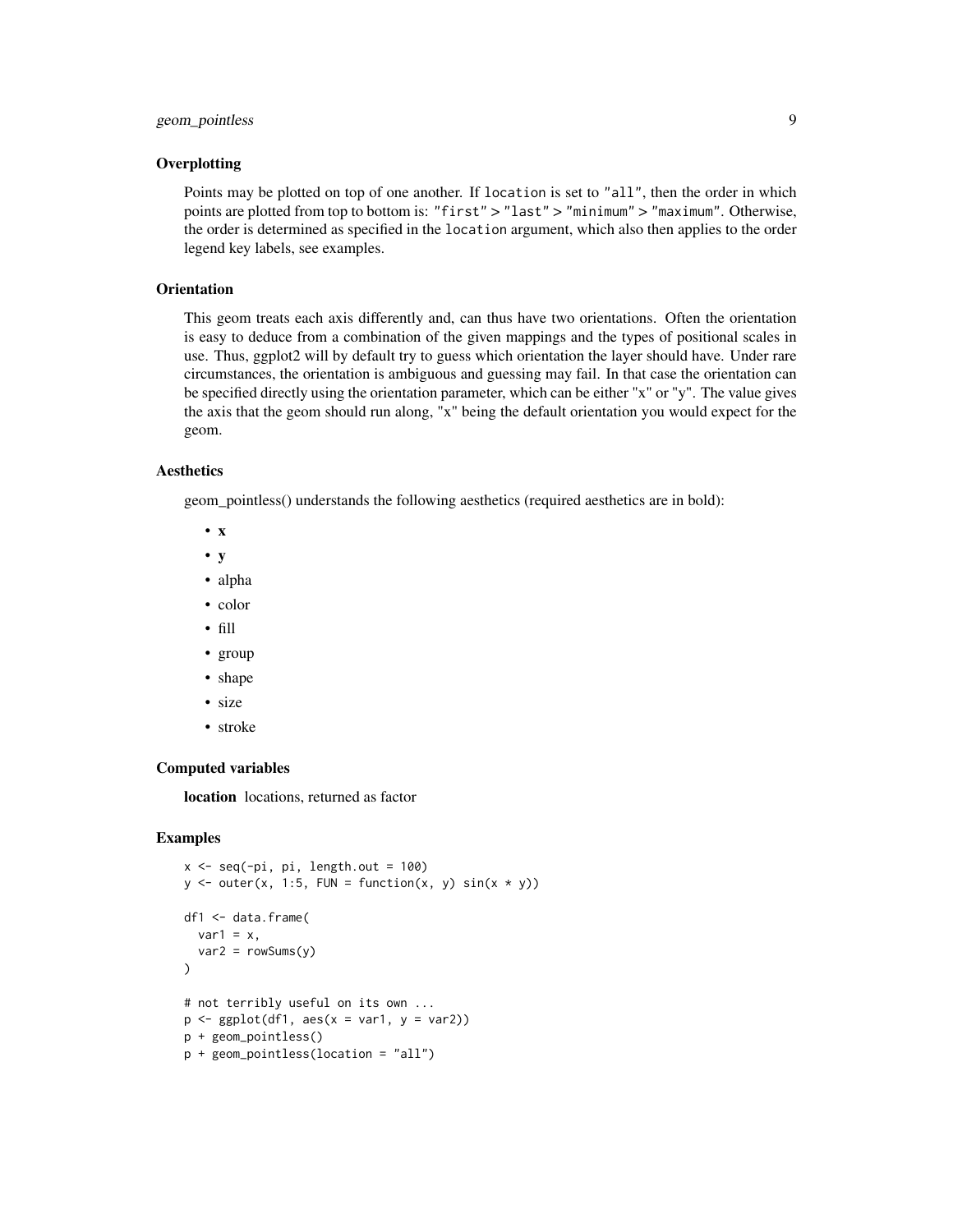```
# ... but in conjunction with geom_line(), hopefully
p <- p + geom_line()
p + geom_pointless()
p + geom_pointless(location = c("first", "last"))
p + geom_pointless(location = c("minimum", "maximum"))
p + geom_pointless(location = c("all"))
# The layer computes one additional variable, 'location',
# that you can map e.g. to the color aesthetic
p + geom_pointless(
  aes(color = after_stat(location)),
  location = c("all"),size = 3)
# Example with missing first and last observations
set.seed(42)
df1 <- data.frame(x = 1:10, y = c(NA, sample(1:8), NA))
ggplot(df1, aes(x, y)) +geom_line() +
  geom_pointless(location = c("first", "last"))
# Change the order in which points are drawn when they overlap
df1 <- data.frame(var1 = 1:2, var2 = 1:2)
\text{cols} \leq c(
  "first" = "#f8766d",
  "last" = "#7cae00","minimum" = "#00bfc4""maximum" = "#c77cff"\lambdap \leftarrow \text{gplot}(df1, \text{aes}(x = \text{var1}, y = \text{var2})) +geom_path() +
  coord_equal() +
  # makes comparision easier
  scale_color_manual(values = cols)
# same as location = 'all'
p + geom_pointless(aes(color = after_stat(location)),
  location = c("first", "last", "minimum", "maximum")
) +labs(subtitle = "same as location = 'all'")
# reversed custom order
p + geom_pointless(aes(color = after_stat(location)),
  location = c("maximum", "minimum", "last", "first")
) +labs(subtitle = "custom order")
# same as location = 'all' again
p + geom_pointless(aes(color = after_stat(location)),
  location = c("maximum", "minimum", "last", "first", "all")
```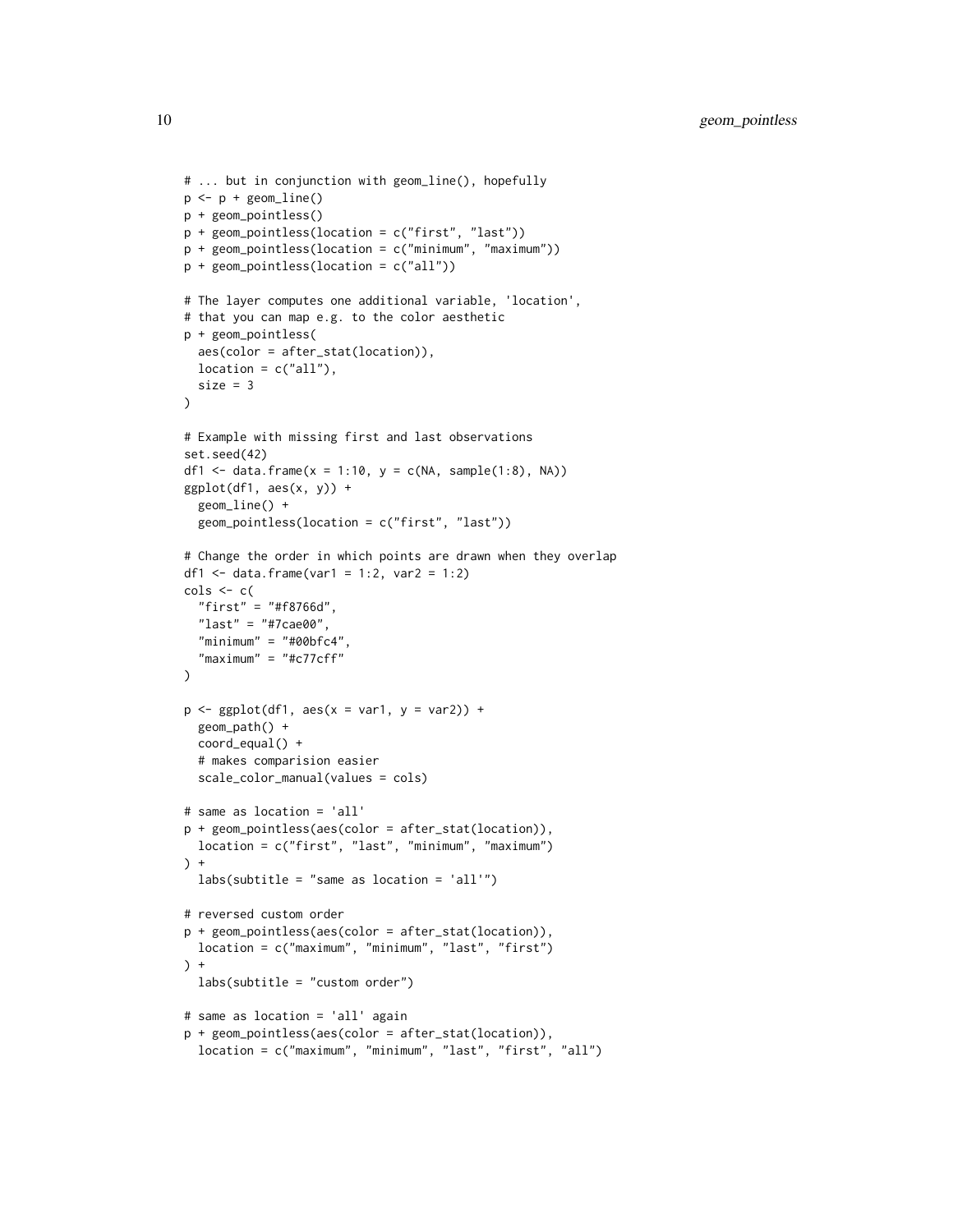```
) +
 labs(subtitle = "same as location = 'all' again")
# Use stat_pointless() with a geom other than "point"
set.seed(42)
df1 <- data.frame(x = 1:10, y = sample(1:10))
ggplot(df1, aes(x, y)) +geom_line() +
 stat_pointless(
   aes(yintercept = y, color = after_stat(location)),
   location = c("maximum", "minimum"),
   geom = "hline"
  \mathcal{L}# Example using facets
# https://stackoverflow.com/q/29375169
p <- ggplot(economics_long, aes(x = date, y = value)) +
 geom_line() +
  facet_wrap(\neg variable, ncol = 1, scales = "free_y")p +
  geom_pointless(
   aes(color = after_stat(location)),
   location = c("minimum", "maximum"),
   size = 2)
```